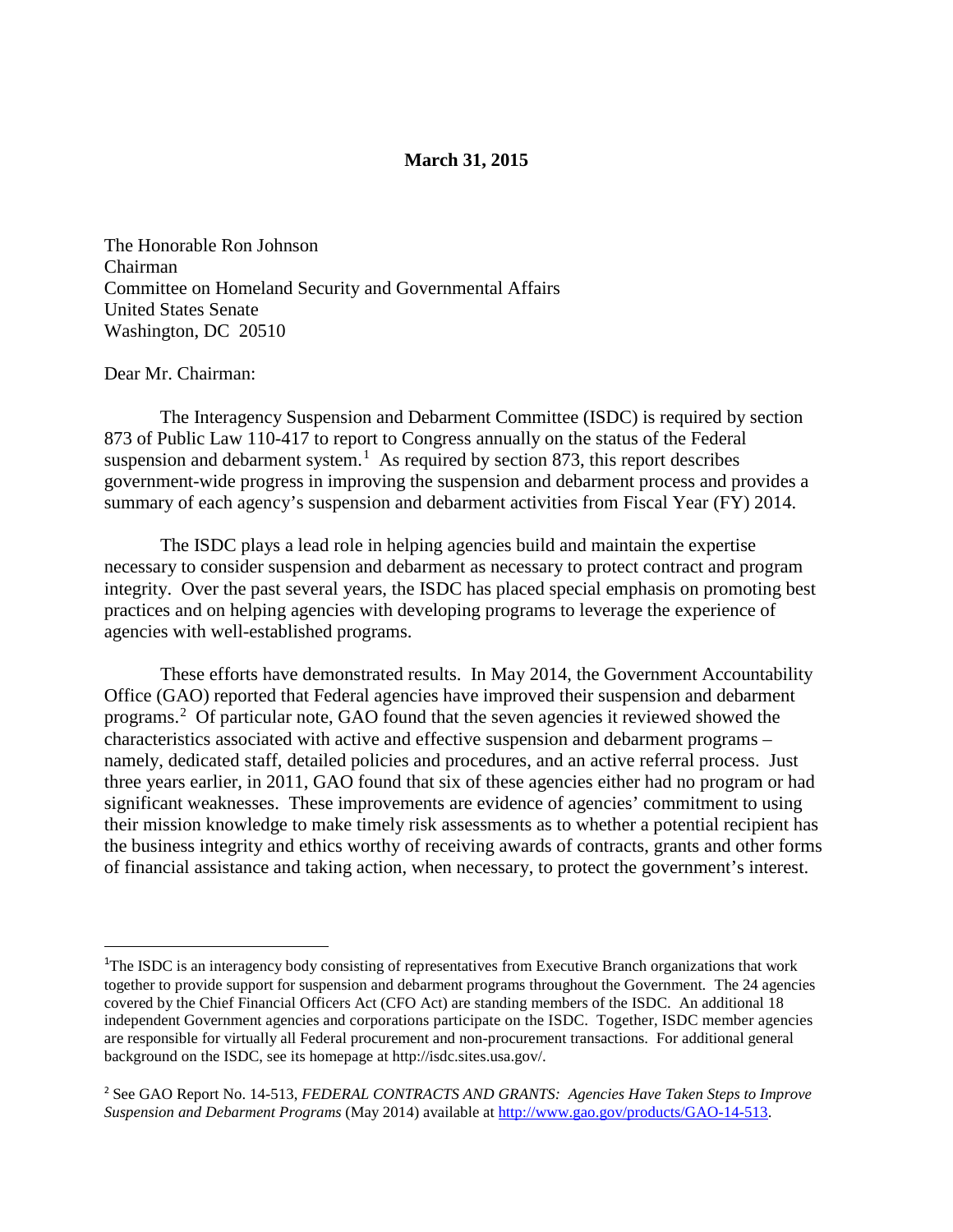Data on agency activity for FY 2014, which is set forth in the appendices, shows an increase in suspensions and debarments from the prior year (e.g., 1,929 debarment actions in FY 2014 compared to 1,696 in FY 2013) and a continued upward trend compared to FY 2009, when the ISDC formally began to collect data on suspensions and debarments. Agencies also reported a significant number of referrals commensurate with the levels seen in FY 2013 (i.e., 3,465 referrals in FY 14 vs. 3,942 in FY 13). A referral is a written request prepared in accordance with agency procedures and guidelines, supported by documentary evidence, and presented to the suspending and debarring official (SDO) for issuance of a notice of suspension or notice of proposed debarment. In its 2014 report, the GAO noted that agencies have adopted effective practices to support referrals, including case management tools.

As it has been previously reported, the ISDC does not consider the overall number of suspensions and debarments to be a metric of success. Rather, the appropriate level of discretionary suspension and debarment activity in any given year is purely a function of need. In this regard, the ISDC reminds its members to regularly review their own actions to determine if the level of activity is reflective of what is necessary to protect their agency and the government from harm. In addition, the ISDC continues to emphasize that suspension and debarment are tools to protect the government's interest – not punishment –which must be applied following principles of fairness and due process set forth in the Federal Acquisition Regulation and 2 C.F.R. Part 180, addressing procurement and non-procurement activities respectively.

In FY 2014, the ISDC and its members took a number of steps to build on the progress of prior years in strengthening agency suspension and debarment programs and the ISDC as an effective body to support these efforts. These steps included:

- Adding a second vice chair to increase agency involvement in the management of the ISDC and enhance collaboration and coordination generally;<sup>[3](#page-1-0)</sup>
- Creating a liaison with the Council of Inspectors General for Integrity and Efficiency (CIGIE), in recognition of the important role Inspectors General (IGs) play in identifying activities that may warrant consideration of suspension and debarment;
- Devoting significant resources to training, with a particular emphasis on promoting greater procedural consistency. Six training programs were conducted during FY 2014, including a one day session, co-sponsored with CIGIE, for government suspension and debarment practitioners. These sessions covered a wide range of topics, including: preparation of notice letters, creation of the administrative record, documents and materials that should be provided to a respondent during the proceedings, the circumstances triggering the need for a fact-finding hearing, and the level of factual and analytical detail that should be contained in the final decision;
- Working with agencies in considering the use of administrative agreements, which may be appropriate in some cases as an alternative to suspension and debarment. The

**.** 

<span id="page-1-0"></span><sup>&</sup>lt;sup>3</sup> Currently, the Chair of the ISDC is from the Department of Interior. The Vice Chairs are from the National Aeronautics and Space Administration and the Department of Defense.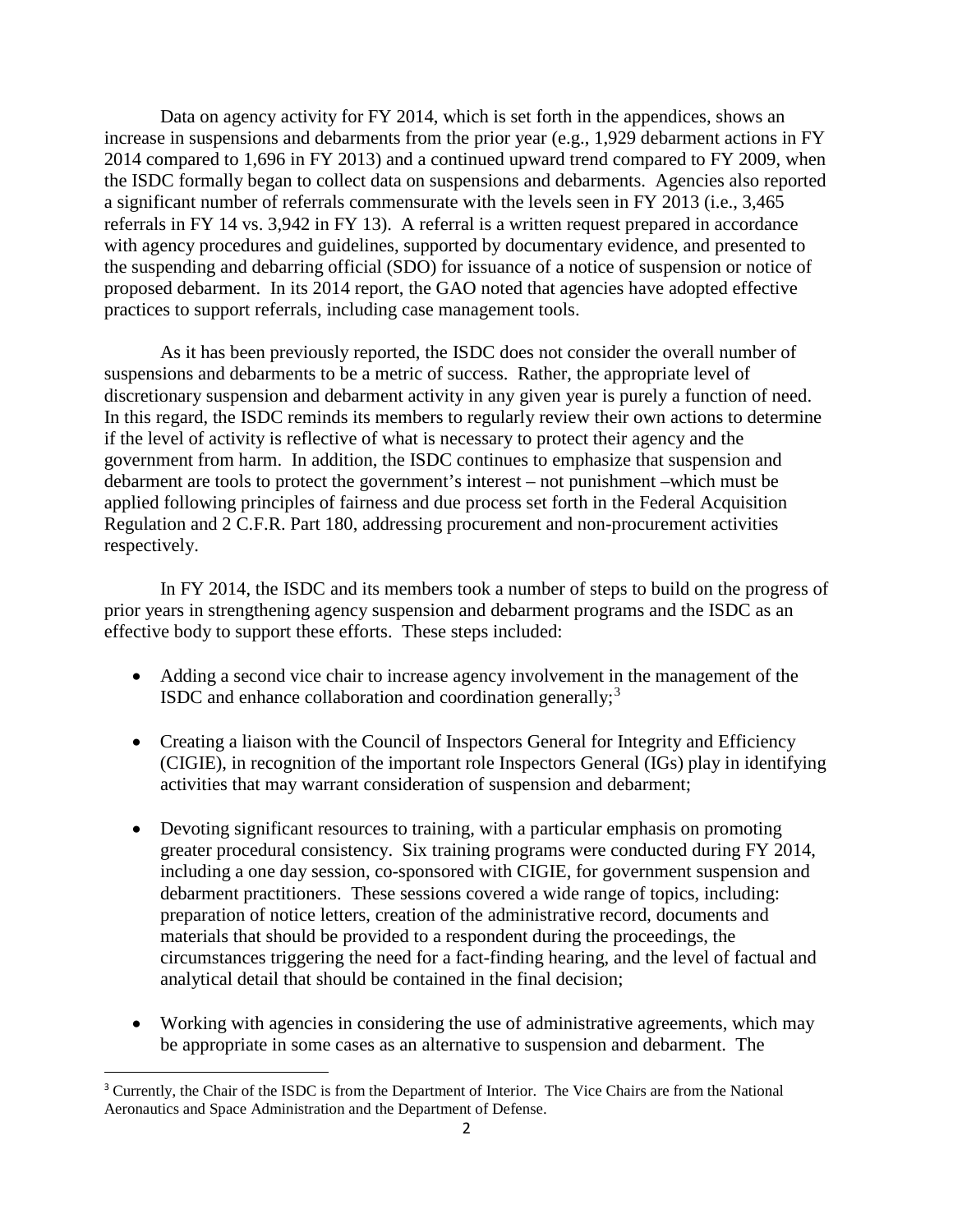viability of an administrative agreement as the appropriate outcome of a matter will always be case specific to the circumstances of the action. The tool can be effective in situations where eligibility for award would further the government's interest provided certain verifiable actions are being taken in a prescribed timeframe, such as implementation of enhanced internal corporate governance practices and procedures and/or use of independent third party monitors;

- Conducting outreach with interested stakeholders, including congressional staffers, industry, academia and public interest groups to discuss ISDC initiatives and allow for an exchange of ideas and perspectives from members of the broader suspension and debarment community; and
- Adding information to its new public website at http://isdc.sites.usa.gov, including key suspension and debarment regulations.

In FY 2015, the ISDC is continuing to pursue initiatives to ensure agencies are able to manage their debarment and suspension programs in the most effective and fair manner possible. The ISDC will emphasize initiatives that promote transparency of process and consistency of practices and procedures.

In particular, the ISDC will:

**.** 

- continue to provide training opportunities that address the needs of the various stakeholders to the suspension and debarment process (e.g., offices of general counsel, offices of IGs, program officials and contracting officers);
- identify recommendations for strengthening the lead agency coordination process. This process is used to coordinate suspension and debarment actions among agencies when two or more agencies have an interest in initiating suspension and debarment proceedings pertaining to the same contractors;
- collaborate with the Federal Acquisition Regulatory Council and the Office of Management and Budget (OMB) on rules to implement statutory provisions that require the consideration of suspension and debarment before making an award to a corporation that either has been convicted of a felony or has unpaid tax delinquencies;<sup>[4](#page-2-0)</sup> and
- work with ISDC members to add additional content to its webpage, including a link to online agency suspension and debarment resources.

<span id="page-2-0"></span><sup>4</sup> These requirements are set forth in sections 744 and 745 of Division E of the Consolidated and Further Continuing Appropriations Act, 2015 (Pub. L. 113-235).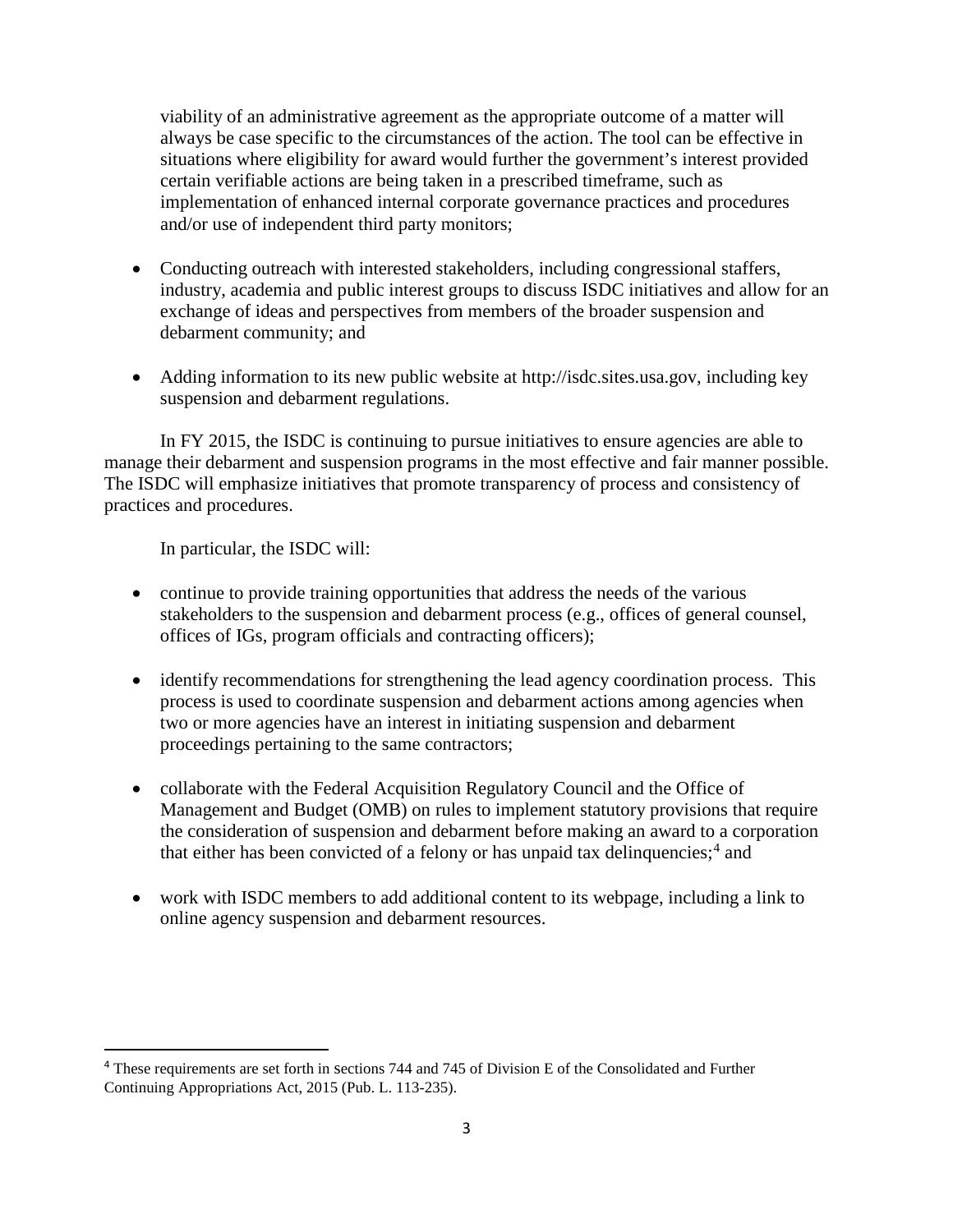The ISDC looks forward to its continued work with agencies in managing their debarment and suspension programs and helping to better protect taxpayer programs and operations from fraud, waste, and abuse.

Sincerely,

David M. Sims, Chair ISDC

Duc H. Nguyen, Vice Chair ISDC

Sandra K. Ross, Vice Chair ISDC

Enclosure

Identical Letter Sent to: The Honorable Thomas R. Carper, The Honorable Jason Chaffetz, and The Honorable Elijah E. Cummings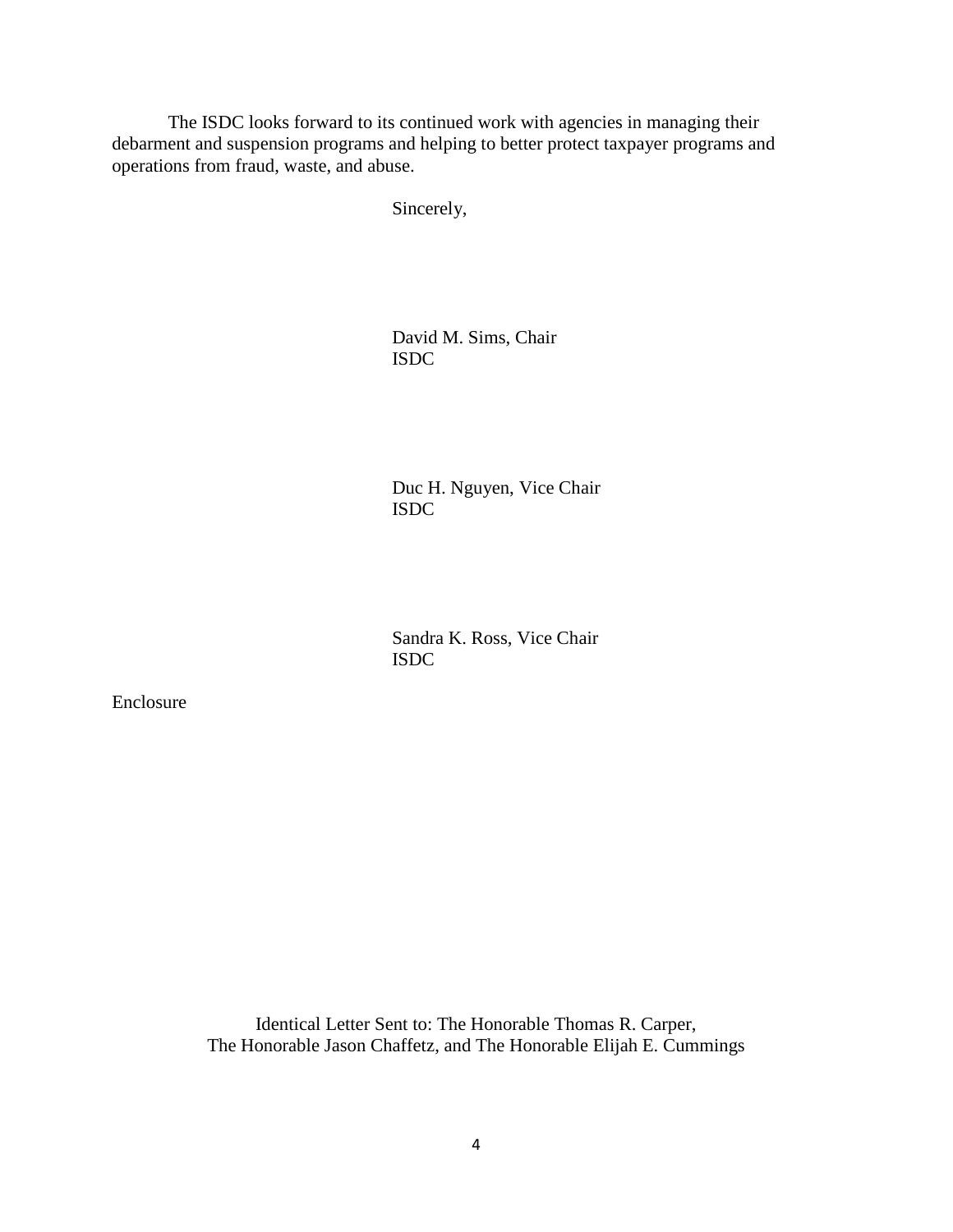# **Appendix**

# **Definitions and Counting Conventions**

For consistency and clarity, the ISDC used the following definitions and counting conventions in preparing the Appendices to this report.

# Definitions

*"Administrative agreement,"* also known as an administrative compliance agreement, refers to a document that is ordinarily negotiated after the recipient has responded to a notice of suspension or proposed debarment. The election to enter into an administrative agreement is solely within the discretion of the SDO, and will only be used if the administrative agreement appropriately furthers the Government's interest. While administrative agreements vary according to the SDO's concerns regarding each respondent, these agreements typically mandate the implementation of several provisions to improve the ethical culture and corporate governance processes of a respondent in a suspension or debarment proceeding. Agreements may also call for the use of independent third party monitors or the removal of individuals associated with a violation from positions of responsibility within a company. Administrative agreements are entered into the Federal Awardee Performance and Integrity Information System (FAPIIS).

*"Declination"* means an SDO's determination after receiving a referral that issuing a suspension or debarment notice is inappropriate. Placing a referral on hold in anticipation of additional evidence for future action is not a declination.

*"Referral"* means a written request prepared in accordance with agency procedures and guidelines, supported by documentary evidence, presented to the SDO for issuance of a notice of suspension or notice of proposed debarment as appropriate under FAR Subpart 9.4 and 2 C.F.R. Part 180.

Note: This definition is designed to eliminate potential variations due to differences in agency tracking practices and organizational structures. For example, agency programs organized as fraud remedies divisions (responsible for the coordination of the full spectrum of fraud remedies: criminal, civil, contractual and administrative) may not have a common starting point for tracking case referrals as agency programs exclusively performing suspension and debarment functions.

*"Show cause/pre-notice investigative letters"* inform the recipient that the agency debarment program is reviewing matters for potential SDO action, identify the assertion of misconduct, and give the recipient an opportunity to respond prior to formal SDO action. This is a discretionary tool employed where appropriate to the circumstances of the matter under consideration.

*"Voluntary exclusion"* is a term expressly used only in the non-procurement rule referring to the authority for an agency to enter into a voluntary exclusion with a respondent in lieu of suspension or debarment. A voluntary exclusion, like a debarment, carries the same government-wide reciprocal effect from participating in procurement and non-procurement transactions with the Government. Agencies must enter all voluntary exclusions on the System for Award Management (SAM).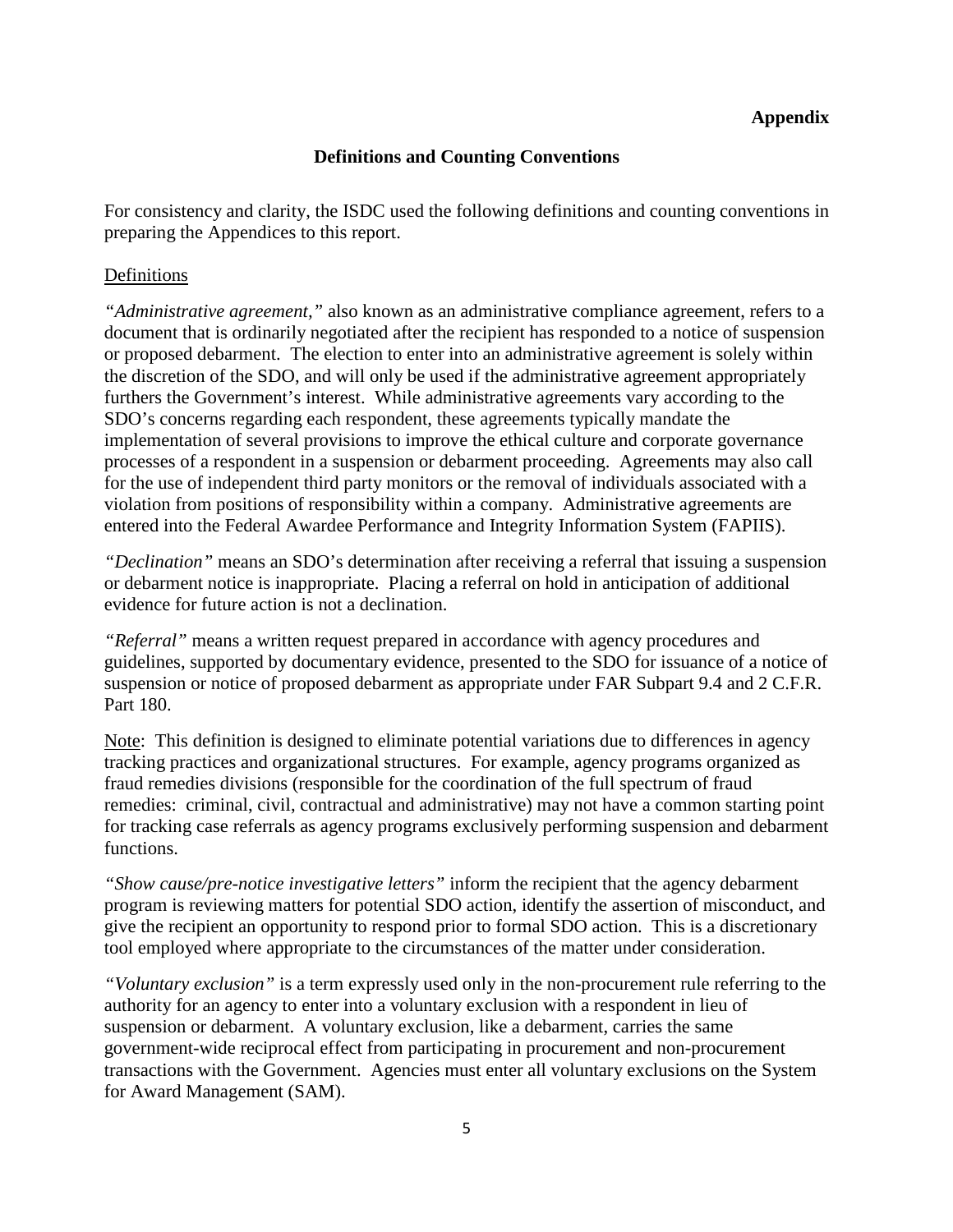#### Counting conventions

Consistent with previous years' Section 873 reports, the number of suspensions, proposed debarments and debarment actions are broken out as separate exclusion actions even if they relate to the same respondents. With each of these exclusion actions, both FAR Subpart 9.4 and 2 C.F.R. Part 180 require an analysis to be performed by program personnel involving separate procedural and evidentiary considerations. Furthermore, a suspension may resolve without proceeding to a notice of proposed debarment, a notice of proposed debarment may commence without a prior suspension action, and a proposed debarment may resolve without an agency SDO necessarily imposing a debarment. Moreover, separate "referrals" are typically generated for suspensions and proposed debarments. Finally, suspension and debarment actions trigger separate notice and other due process requirements by the agency.

Agencies were instructed to count individuals as one action regardless of the number of associated pseudonyms and "AKAs." With regard to the suspension or debarment of business entities, however, businesses operating under different names or that have multiple DBAs ("doing business as") are counted separately as separate business entities or units.

The data in the appendices focus on the suspension and debarment activities of the 24 agencies and departments subject to the CFO Act. These are the agencies and departments with highest activity levels in procurement and non-procurement awards.

The Report addresses the discretionary suspension and debarment actions taken under the government-wide rules at FAR Subpart 9.4 and 2 C.F.R. Part 180. The Report does not track statutory or other nondiscretionary debarments outside of the scope of these regulations.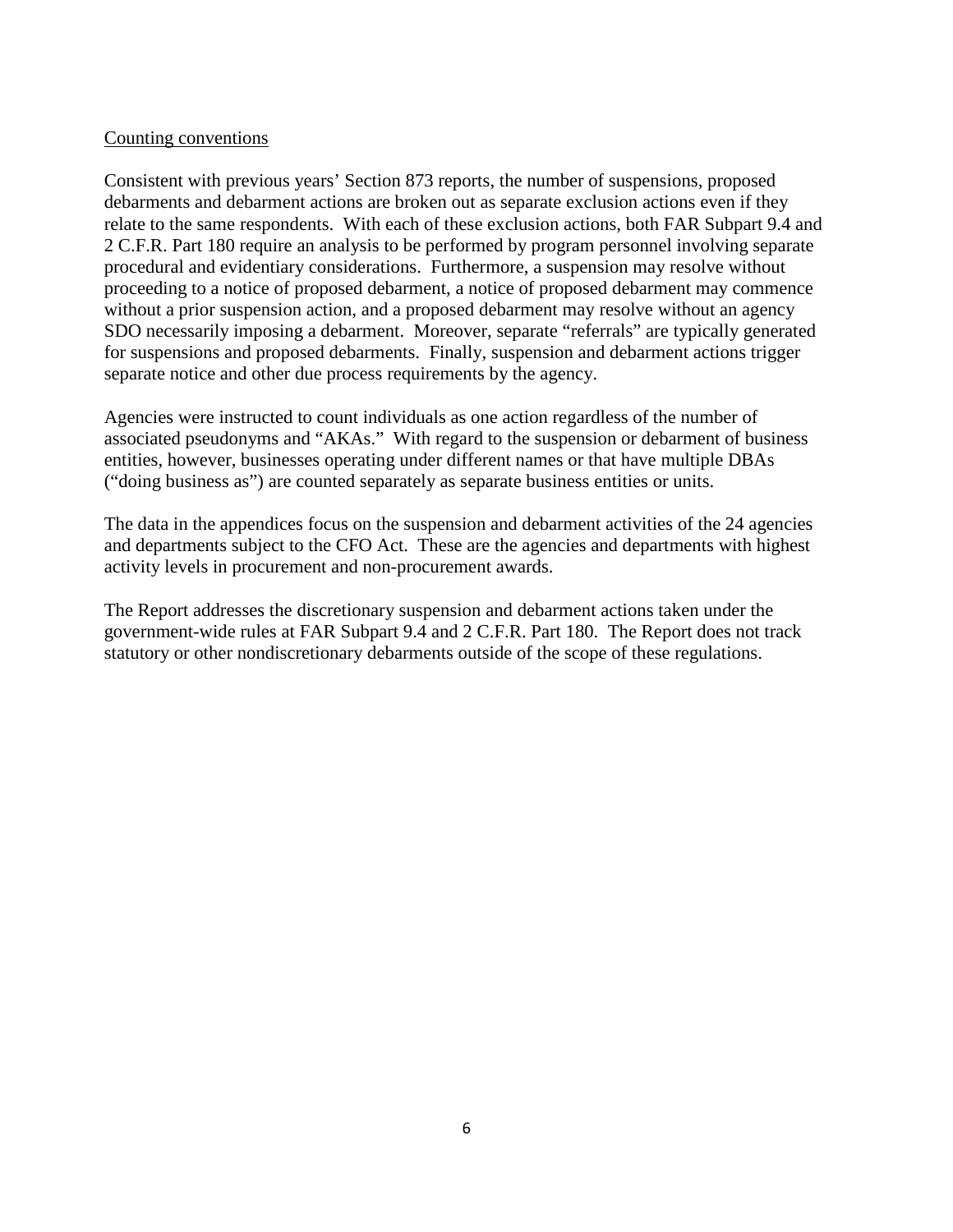| <b>Agency/Department</b>               | <b>Suspensions</b> | <b>Proposed</b>   | Debarments**     |  |
|----------------------------------------|--------------------|-------------------|------------------|--|
|                                        |                    | <b>Debarments</b> |                  |  |
| Agriculture                            | 37                 | 51                | 32               |  |
| <b>AID</b>                             | $\overline{7}$     | 15                | 12               |  |
| Commerce                               | $\overline{2}$     | $\overline{2}$    | $\overline{4}$   |  |
| Defense                                |                    |                   |                  |  |
| Air Force                              | 109                | 177               | 138              |  |
| Army                                   | 131                | 392               | 279              |  |
| Defense Logistics Agency               | 15                 | 164               | 110              |  |
| <b>Navy</b>                            | 145                | 262               | 208              |  |
| Education                              | 33                 | 15                | 27               |  |
| Energy                                 | 42                 | 42                | 21               |  |
| <b>Environmental Protection</b>        | 119                | 176               | 148              |  |
| Agency                                 |                    |                   |                  |  |
| <b>General Services Administration</b> | 11                 | 56                | 50               |  |
| <b>Health and Human Services</b>       | $\overline{7}$     | $\overline{32}$   | 32               |  |
| <b>Homeland Security</b>               | 10                 | 338               | 339              |  |
| Housing and Urban                      | 197                | 272               | 278              |  |
| Development                            |                    |                   |                  |  |
| Interior                               | 11                 | 39                | 42               |  |
| Justice                                | 9                  | 8                 | 8                |  |
| Labor                                  | $\overline{0}$     | $\overline{0}$    | $\overline{0}$   |  |
| <b>NASA</b>                            | 13                 | 18                | 8                |  |
| <b>National Science Foundation</b>     | 9                  | $\overline{33}$   | $\overline{25}$  |  |
| <b>Nuclear Regulatory Commission</b>   | $\overline{0}$     | $\boldsymbol{0}$  | $\boldsymbol{0}$ |  |
| <b>Office of Personnel</b>             | 14                 | $\overline{12}$   | $\overline{15}$  |  |
| Management                             |                    |                   |                  |  |
| <b>Small Business Administration</b>   | 27                 | 26                | 21               |  |
| Social Security Administration         | $\overline{0}$     | $\overline{0}$    | $\overline{0}$   |  |
| <b>State</b>                           | 16                 | $\overline{28}$   | 24               |  |
| Transportation                         | 43                 | 51                | 47               |  |
| Treasury                               | $\boldsymbol{0}$   | 6                 | 36               |  |
| <b>Veterans Affairs</b>                | $\overline{2}$     | 26                | $\overline{25}$  |  |
| <b>Total Actions</b>                   | 1,009              | 2,241             | 1,929            |  |

**Appendix 1 Suspension and Debarment Actions in FY 2014 \*** 

\* The ISDC obtained this information through a survey of member agencies.

\*\*The number of debarments does not include voluntary exclusion actions, which are reported in Appendix 2.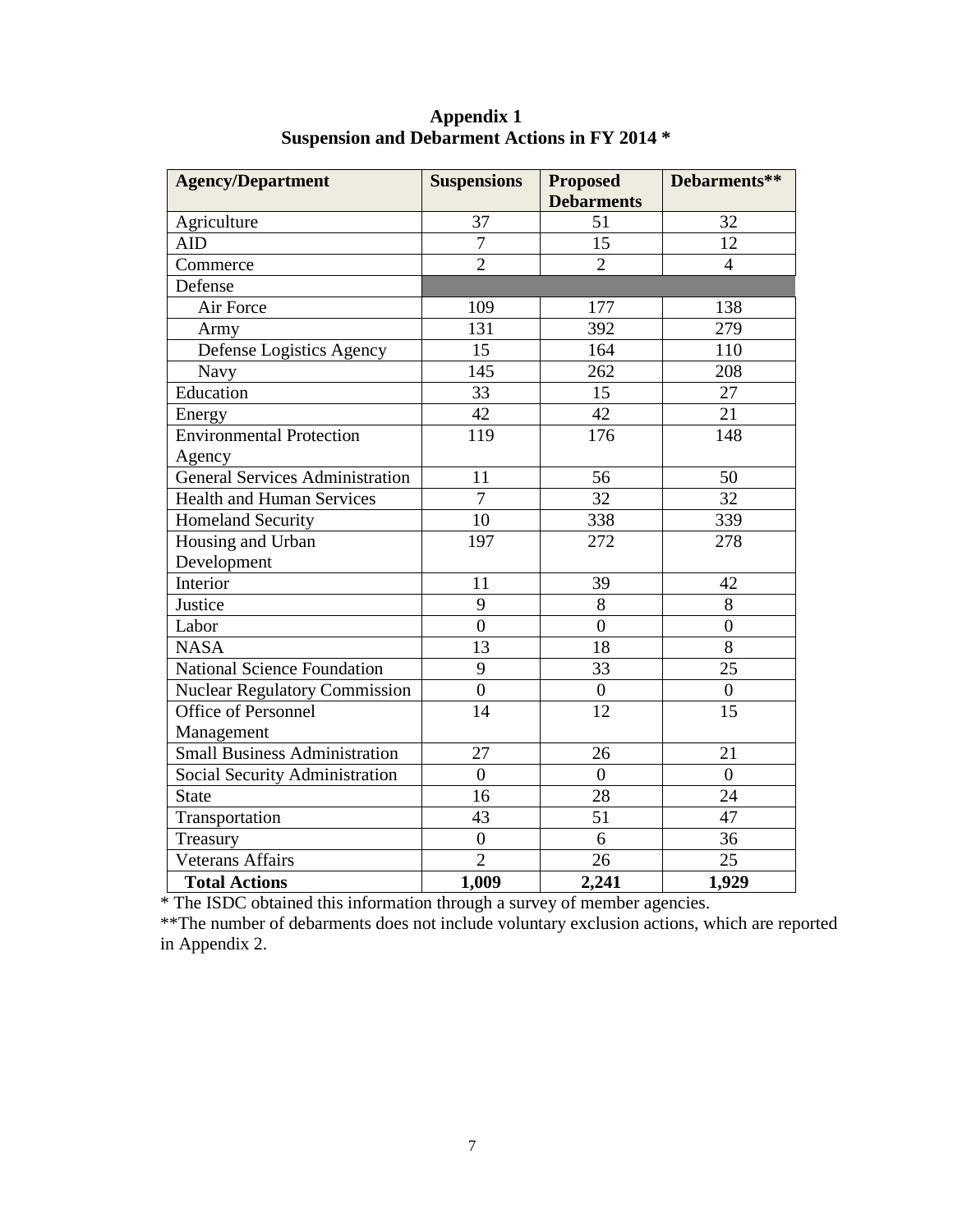**Appendix 2 Actions Related to Suspension and Debarment in FY 2014\***

| <b>Agency/Department</b>        | <b>Show</b><br><b>Cause</b> |                  | Referrals**   Declinations** | Administrative<br><b>Agreements</b> | <b>Voluntary</b><br><b>Exclusions</b> |
|---------------------------------|-----------------------------|------------------|------------------------------|-------------------------------------|---------------------------------------|
|                                 | <b>Notices</b>              |                  |                              |                                     |                                       |
| Agriculture                     | $\boldsymbol{0}$            | 87               | 12                           | $\boldsymbol{0}$                    | $\overline{2}$                        |
| <b>AID</b>                      | $\overline{2}$              | 28               | $\overline{0}$               | $\mathbf{1}$                        | $\overline{0}$                        |
| Commerce                        | $\overline{0}$              | $\overline{2}$   | $\overline{0}$               | $\overline{0}$                      | $\overline{0}$                        |
| Defense                         |                             |                  |                              |                                     |                                       |
| Air Force                       | 35                          | 286              | $\boldsymbol{2}$             | 3                                   | $\boldsymbol{0}$                      |
| Army                            | 15                          | 807              | $\overline{5}$               | 5                                   | $\overline{0}$                        |
| Defense Logistics               | $\mathbf{1}$                | 180              | $\overline{0}$               | $\boldsymbol{0}$                    | $\boldsymbol{0}$                      |
| Agency                          |                             |                  |                              |                                     |                                       |
| Navy                            | 27                          | 457              | $\boldsymbol{0}$             | 3                                   | $\boldsymbol{0}$                      |
| Education                       | $\boldsymbol{0}$            | 77               | $\overline{0}$               | $\overline{4}$                      | $\overline{4}$                        |
| Energy                          | 42                          | 48               | $\overline{4}$               | $\boldsymbol{0}$                    | $\boldsymbol{0}$                      |
| <b>Environmental Protection</b> | $\boldsymbol{0}$            | 255              | 38                           | $\overline{3}$                      | $\mathbf{1}$                          |
| Agency                          |                             |                  |                              |                                     |                                       |
| General Services                | 9                           | 128              | $\overline{0}$               | $\overline{2}$                      | $\overline{0}$                        |
| Administration                  |                             |                  |                              |                                     |                                       |
| Health and Human                | $\boldsymbol{0}$            | 45               | $\mathbf{1}$                 | $\mathbf{1}$                        | $\boldsymbol{0}$                      |
| Services                        |                             |                  |                              |                                     |                                       |
| <b>Homeland Security</b>        | 5                           | 385              | 1                            | $\mathbf{1}$                        | $\boldsymbol{0}$                      |
| Housing and Urban               | $\mathbf{1}$                | 348              | 234                          | $\overline{0}$                      | $\overline{0}$                        |
| Development                     |                             |                  |                              |                                     |                                       |
| Interior                        | $\overline{2}$              | 54               | $\mathbf{1}$                 | 3                                   | $\boldsymbol{0}$                      |
| Justice                         | $\overline{4}$              | 15               | $\overline{0}$               | $\overline{0}$                      | $\overline{0}$                        |
| Labor                           | $\overline{0}$              | $\boldsymbol{0}$ | $\boldsymbol{0}$             | $\boldsymbol{0}$                    | $\boldsymbol{0}$                      |
| <b>NASA</b>                     | 7                           | 40               | $\mathbf{1}$                 | 3                                   | $\boldsymbol{0}$                      |
| <b>National Science</b>         | $\overline{0}$              | 27               | $\overline{0}$               | $\mathbf{1}$                        | $\overline{2}$                        |
| Foundation                      |                             |                  |                              |                                     |                                       |
| Nuclear Regulatory              | $\boldsymbol{0}$            | $\overline{0}$   | $\boldsymbol{0}$             | $\boldsymbol{0}$                    | $\overline{0}$                        |
| Commission                      |                             |                  |                              |                                     |                                       |
| Office of Personnel             | $\mathbf{1}$                | 19               | $\mathbf{1}$                 | $\boldsymbol{0}$                    | $\boldsymbol{0}$                      |
| Management                      |                             |                  |                              |                                     |                                       |
| <b>Small Business</b>           | 5                           | 60               | $\overline{4}$               | 6                                   | $\overline{0}$                        |
| Administration                  |                             |                  |                              |                                     |                                       |
| Social Security                 | $\overline{2}$              | $\boldsymbol{0}$ | $\overline{0}$               | $\overline{0}$                      | $\overline{0}$                        |
| Administration                  |                             |                  |                              |                                     |                                       |
| <b>State</b>                    | $\mathbf{1}$                | 44               | $\boldsymbol{0}$             | $\boldsymbol{0}$                    | $\boldsymbol{0}$                      |
| Transportation                  | $\boldsymbol{0}$            | 53               | $\tau$                       | 11                                  | $\mathbf{1}$                          |
| Treasury                        | 1                           | 6                | 3                            | $\boldsymbol{0}$                    | $\boldsymbol{0}$                      |
| Veterans Affairs                |                             | 14               | $\mathbf{1}$                 | $\overline{0}$                      | $\overline{0}$                        |
| <b>Total Actions</b>            | 161                         | 3,465            | 315                          | 47                                  | 10                                    |

\* The ISDC obtained this information through a survey of member agencies.

\*\*A referral and subsequent action or declination by the SDO may cross fiscal years, so a direct comparison between referrals and actions taken will not produce a statistically reliable result.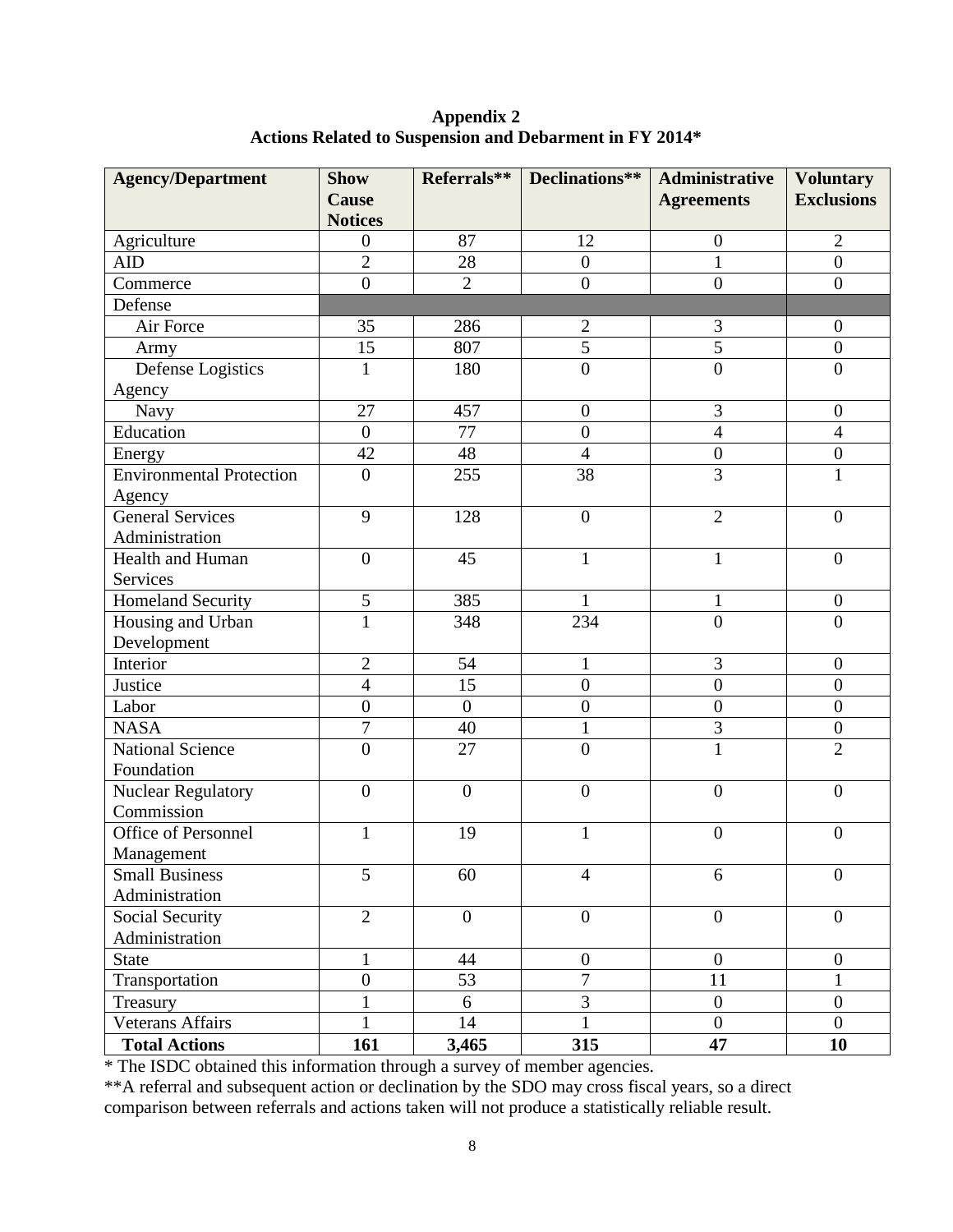**Appendix 3 Government-wide Suspension & Debarment Activity FYs 2010- 2014**